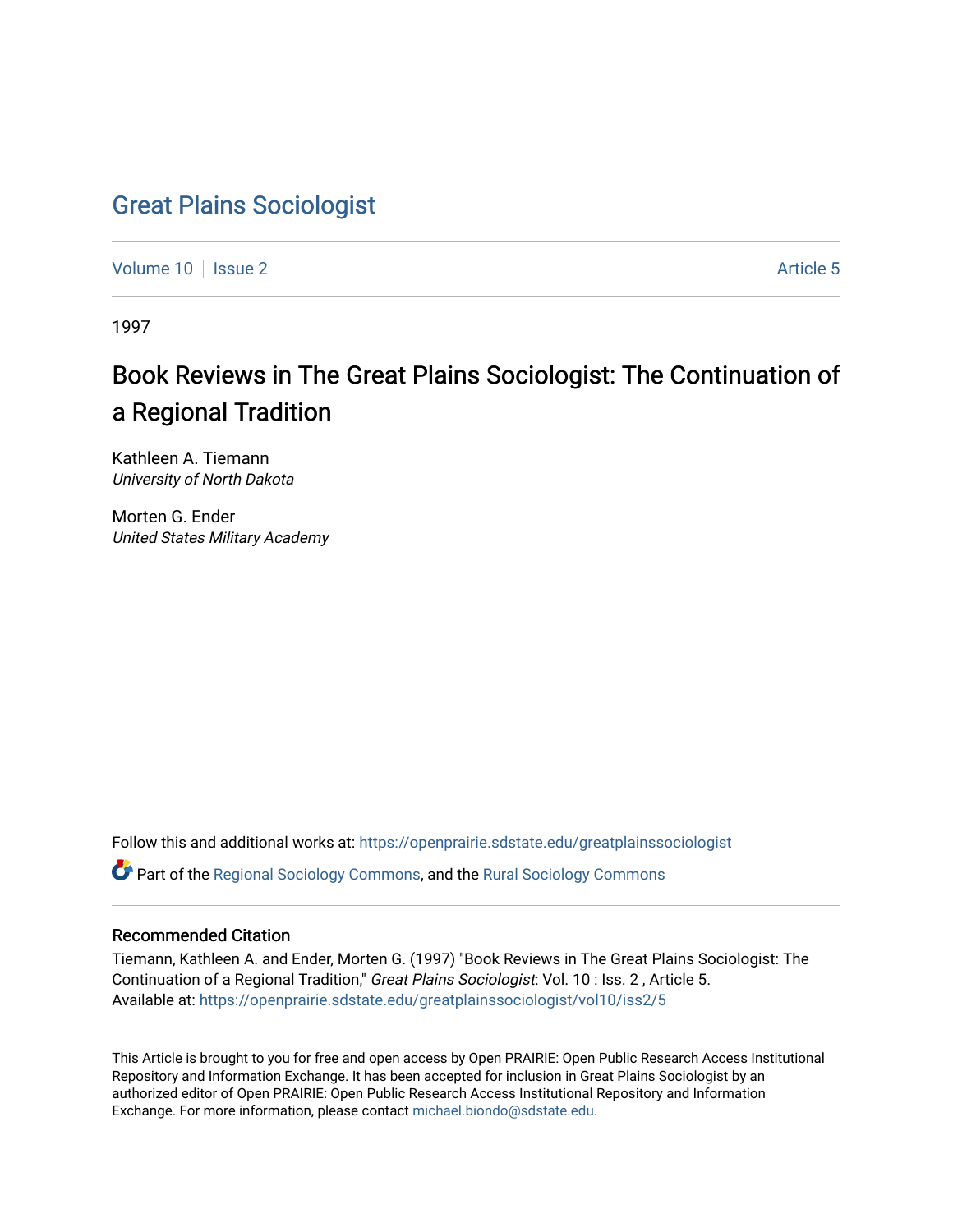# The Great Plains Sociologist Vol 10 No. 2 Spring 1998

# Book Reviews in The Great Plains Sociologist: The Continuation of a Regional Tradition<sup>1</sup>

Kathleen A. Tiemann Morten G. Ender

University of North Dakota **United States Military Academy** 

#### Abstract

On the tenth anniversary of publication of The Great Plains Sociologist, we examine the book review section for content and for participation by residents of the Great Plains. Since the inception of this journal feature in 1991, women have published 57 percent  $(N=57)$  of all book reviews. Moreover, women at masters and doctoral degree granting institutions have published a greater number of book reviews (52%,  $N=52$ ) than their male counterparts  $(41\%$ , N=41) and than women or men at 2-year, four-year, and tribal colleges (5%,  $N=5$  and 2%,  $N=2$  respectively). While there are differences in the topical areas evaluated by women and men, the primary area of interest for both is rural issues (16%,  $N=16$ ). We conclude that the journal has met its goal of providing opportunities for regional scholars to publish their work and that The Great Plains Sociologist clearly plays a unique role in the region and in the discipline.

The Great Plains Sociologist (TGPS) first appeared in 1988. According to the editor's note in the first volume, his goal for the journal was to "represent the whole range of sociological interest and research" (Hatle, 1988: iii); however, a letter which solicited members to submit papers for review stated "The [Great Plains Sociological] Association is particularly interested in furthering sociological interest

Direct all correspondence to Kathleen A. Tiemann, Department of Sociology, P.O. Box 7136 University of North Dakota, Grand Forks, ND 58202-7136 or tiemann@badlands.nodak.edu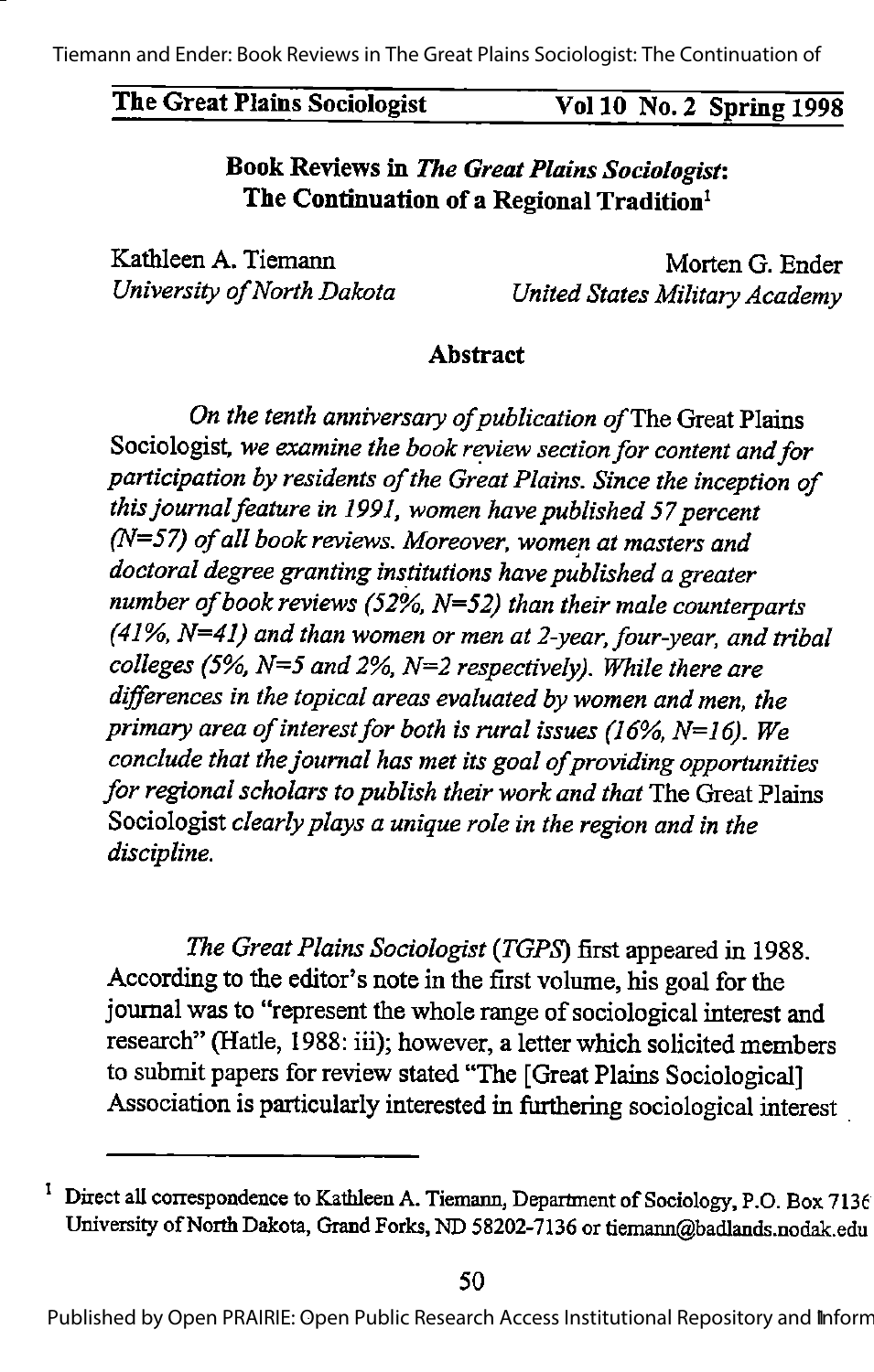in the Great Plains area" (Hatle, 1987). An analysis of the 52 articles that appear in  $TGPS$  by Ender and Huang (forthcoming) reveals that the journal has met the later goal. They conclude that '\*the authors who publish in TGPS provide important and localized sociological studies of the Great Plains. TGPS is, therefore, an invaluable local sociological research reference" (Ender and Huang, forthcoming: 18).<sup>2</sup>

The second editor of TGPS, Dr. Clifford Staples, initiated the book review section in 1991 with Dr. Robert Thompson as book review editor. He began the book review section because it " $\dots$ provides an opportunity for more people to be involved with the journal. We plan to expand this feature in Volume 5" (1991: iii). Indeed, since its inception, the book review section has become a larger and more vibrant part of each volume of the journal. In this research note, we continue the analysis of The Great Plains Sociologist begun by Ender and Huang (forthcoming) and focus on the 100 book and software reviews done by 101 authors. We focus on five features of these reviews: the effect of book editors, authorship and institutional and state affiliation, gender of author and institution, and gender of the author and topic of each review.

# Methods and Analysis

The univariate results that follow focus on authorship, gender of the author, institutional affiliation, and subject of the book reviewed. The 100 reviews that were analyzed comprise the entire population of reviews during the seven years they have appeared in TGPS under two different book review editors. Forty-three reviews appeared during the four-year tenure of Dr. Robert Thompson (Minot State University, North Dakota), and 57 reviews have appeared during the three years that Dr. Thomas Langham (Our Lady of the Lake University, Texas) has edited book reviews. A data file was constructed for eight variables: volume number, author, gender of author, institutional affiliation, state, book review editor, and two

This article includes a detailed review of the social organization and history of the Great Plains Sociological Association and The Great Plains Sociologist.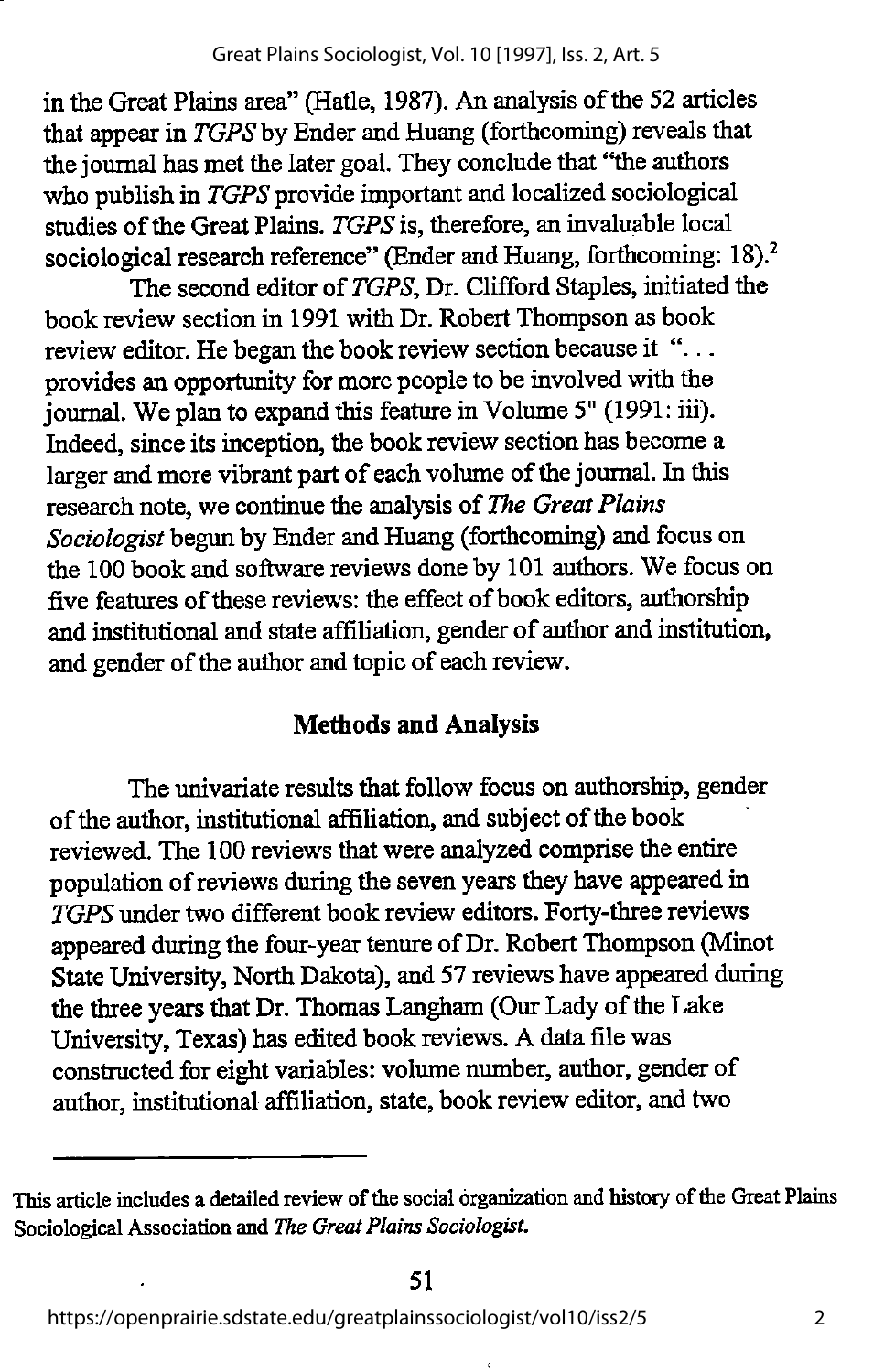main topics of the review. In most cases, gender was determined by name recognition. Where gender was not clear, it was verified by an email query to a faculty member at that individual's department or by aphone call to the departmental secretary. To classify the subject heading for each review, we used Sociofile, the CD Rom version of the Sociological Abstracts. The "SH:" field in Sociofile provides subject heading of all articles and reviews. Each article and review can have up to three subject headings. In the case of multiple subject headings, we used the broadest heading listed. For example, family and socialization, coded 1900, was used instead of code 1941, sociology of the family, marriage and divorce. This eliminated the need to combine categories for analysis. No book reviewhad more than two broad subject headings; each was entered into the data base.

### **Editors of the Book Review Section**

Like the journal editorship, the state in which the conference is held, and the state affiliation of officers, book review editorship rotates to ensure representation and participation from both of the Dakotas. Thus far, book review editors have represented Minot State University in North Dakota and Our Lady of the Lake University in Texas.<sup>3</sup> The number of book reviews has increased steadily over the past seven years under these editors. In 1991, the first year book reviews were published, there were eight reviews while 11 reviews appeared in 1992. The greatest number of reviews in a single year occurred in 1996 when a record 21 book reviews were published by 21 different authors. The mean number of reviews during the entire seven-year period is 14 per volume; however, the average number of reviews pervolume increased dramatically with the change in editorship. An average of 11 reviews per year appeared under the initial four-year editorship of Dr. Thompson, while there was an average of 19 reviews under the three-year editorship of Dr. Langham. This is not totally unexpected. As people become more aware of an

<sup>&</sup>lt;sup>3</sup> Although he lives and works in Texas, Dr. Langham maintains his ties to the Great Plains and honorary Dakotan.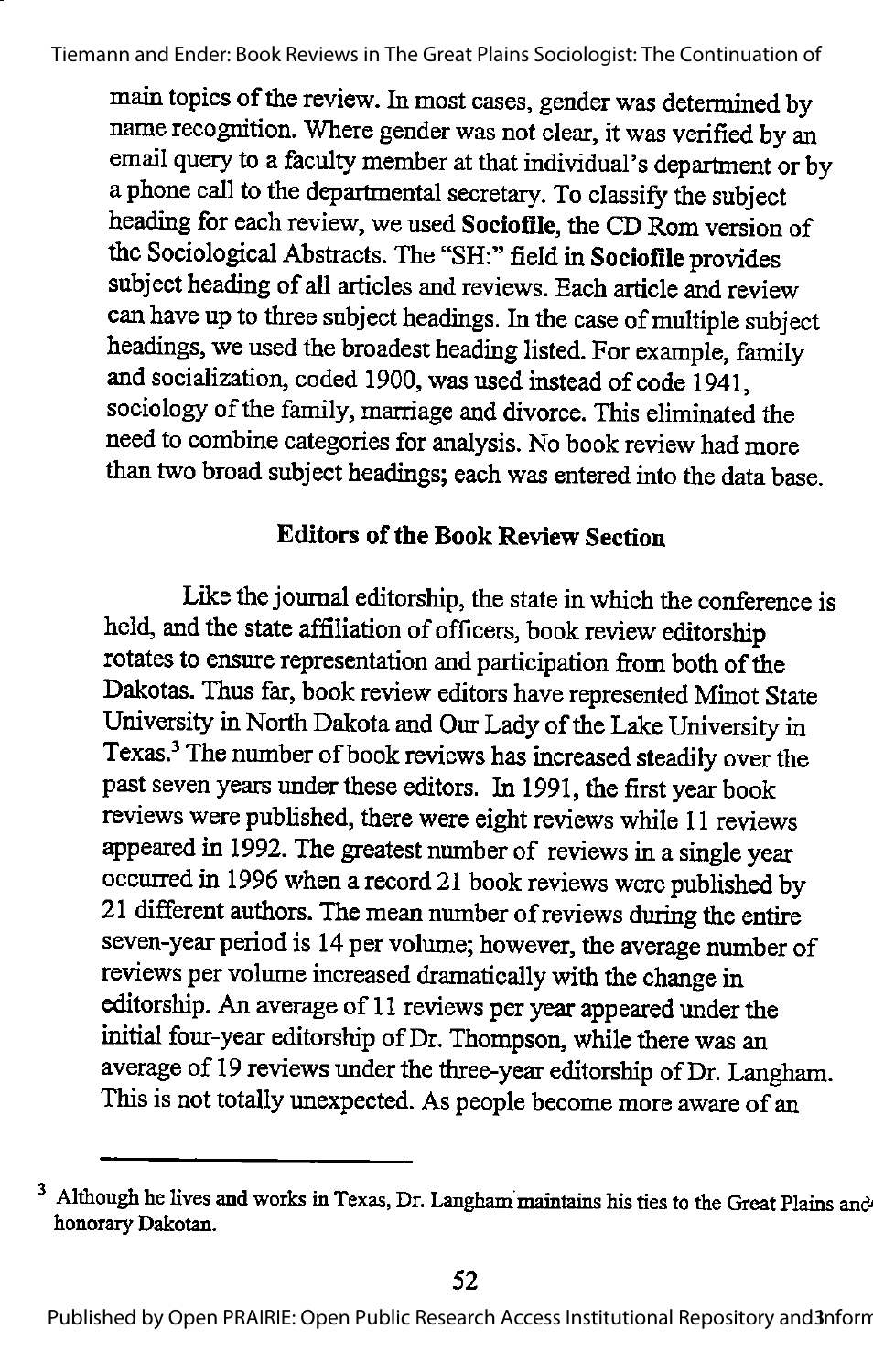outlet for publication, we might expect that more reviews would be submitted and, if space is available, that they would be published. Moreover, given the initial goal of involving more people in the journal, we should expect to see more book reviews. Clearly the goal of increased participation in TGPS has been met.

#### Author and Institutional Affiliation

Because TGPS is a regional journal, one might expect that most published reviews would be done by authors affiliated with colleges and universities located in the Dakotas and the Great Plains region. The data bear this out. Institutions based in North and South Dakota account for 81 percent of the published book reviews. While some reviews come from as far away as Texas and Louisiana, the authors of these reviews are connected to the Great Plains through their affiliation with the book review editor or because they attended or held a position in a college or university in the Great Plains region. As Willis and McNamee (1990) discovered in their analysis of four leading journals in sociology, editorial evaluation was particularistic. That is, the acceptance and evaluation of manuscripts revealed a preference for the institutional affiliation of the submitting author. Therefore, we might expect that more reviews would be published from the Dakotas than from other places when the editor is also based in the Dakotas. However, Willis and McNamee (1990) also noted a trend toward greater adherence to the norms of science that include blind reviews and acceptance of a publication based on the qualityof the manuscript. In short, they argue that manuscript evaluation and acceptance became more universalistic over time. Ender and Huang (forthcoming) argue that this is the case with articles published in TGPS and that a universalistic model may be detrimental to the identity of the journal. There is some evidence of the same trend in the book reviews published in TGPS. During the first four years of book review publication when Dr. Thompson served as book review editor, 88 percent (N=20) of the reviews came from the Dakotas. During the last three years, 75 percent (N=43) came from institutions in the Dakotas, but Texas, the home state ofDr. Langham, as well as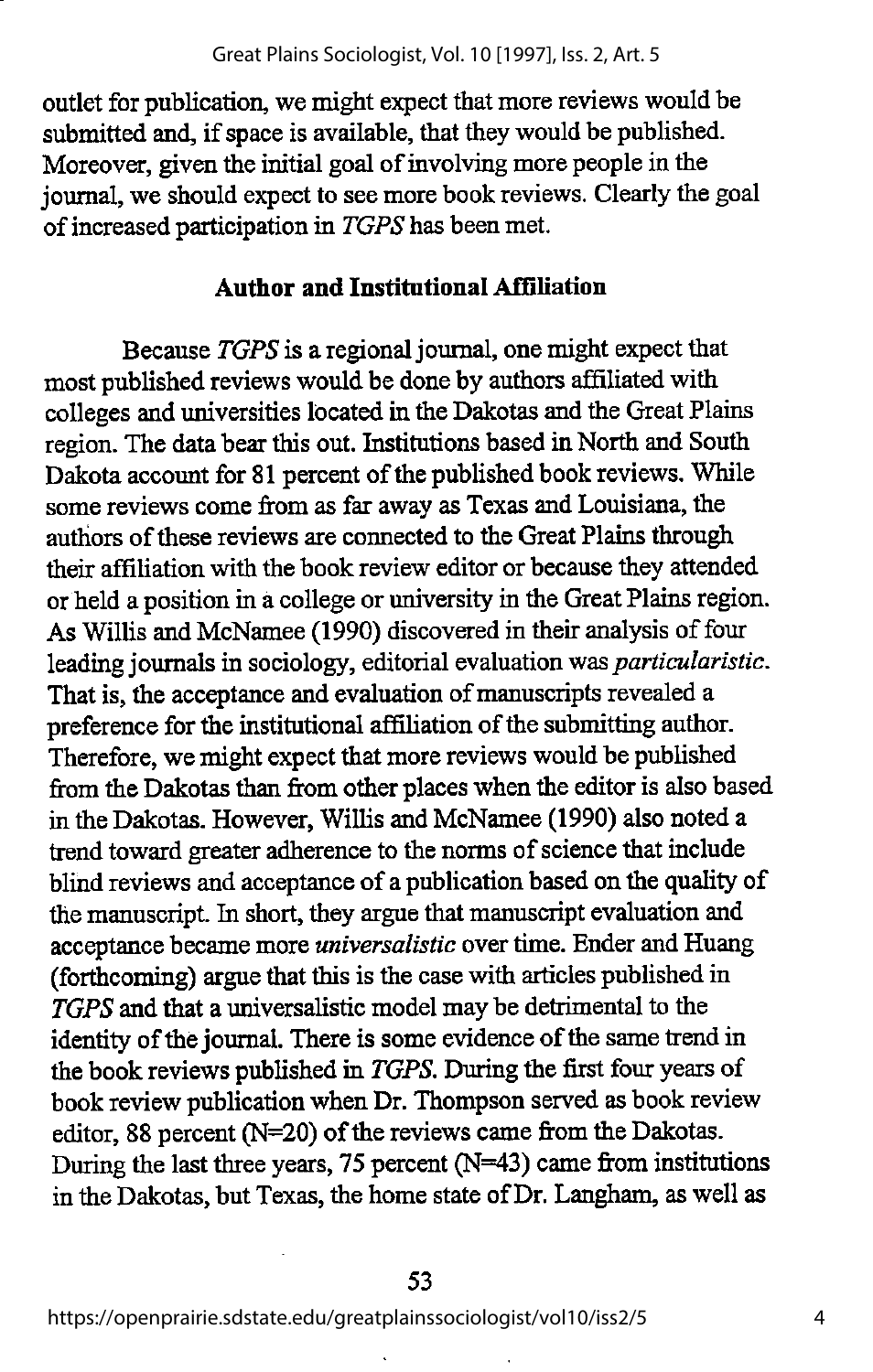Minnesota, Wisconsin, and Louisiana were also represented.

Faculty at South Dakota State University (28%, N=28) and at the University of North Dakota (16%,  $N=16$ ) account for nearly half of the book reviews in TGPS. (See Table 1.) It is notable that the leader, SDSU, has the only doctoral program in sociology in the Dakotas; however, while UND and North Dakota State University both offermaster's degrees, there is a great disparity in the numberof book reviews published by members of these departments in TGPS. Those at UND have published 16 percent  $(N=16)$  of the reviews while NDSU affiliates have published only 2 percent ( $N=2$ ) of the reviews in this seven-year period.

# Table 1: Authors' Institutional and State Affiliation, Number of Reviews by Gender, Number of Total Reviews by Institution and Carnegie Classification'\*

| Institution                      | <b>State</b> | Number<br>of<br><b>Reviews</b><br>by<br>Women | Number<br>of<br><b>Reviews</b><br>by Men | Total<br>Number<br>οf<br>Reviews | Carnegie<br>Classification |
|----------------------------------|--------------|-----------------------------------------------|------------------------------------------|----------------------------------|----------------------------|
| South Dakota State<br>University | SD           | 19                                            | 9                                        | 28                               | Doctoral II                |
| University of North<br>Dakota    | ND           | 15                                            |                                          | 16                               | Doctoral II                |
| University of South<br>Dakota    | SD           |                                               | 10                                       | 11                               | Doctoral I                 |
| Our Lady of the Lake             | <b>TX</b>    | 5                                             | 5                                        | 10                               | Master's I                 |
| Northern State<br>University     | SD           | 5                                             | 4                                        | 9                                | Master's I                 |

See classification rankings in Rodenhouse (1998).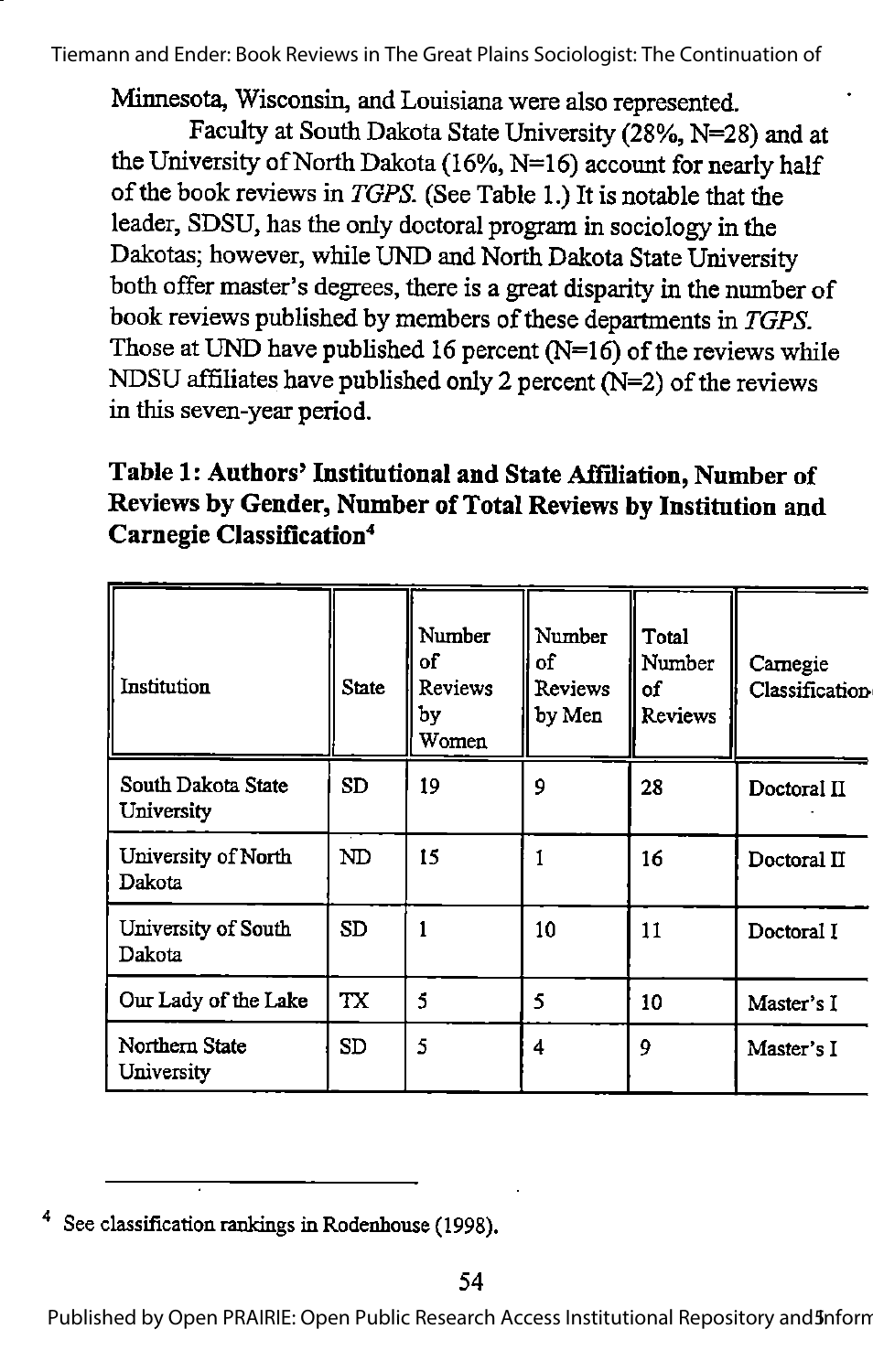Great Plains Sociologist, Vol. 10 [1997], Iss. 2, Art. 5

J,

| <b>Minot State</b><br>University                 | ND        | 4              | 4              | 8                       | Master's I                    |
|--------------------------------------------------|-----------|----------------|----------------|-------------------------|-------------------------------|
| McNeese University                               | LA        | $\bf{0}$       | $\overline{3}$ | $\overline{\mathbf{3}}$ | Master's I                    |
| North Dakota State<br>University                 | ND        | $\overline{2}$ | $\bf{0}$       | 2                       | Doctoral II                   |
| Augustana College                                | <b>SD</b> | $\overline{2}$ | $\bf{0}$       | $\overline{2}$          | Baccalaureate<br>π            |
| Ridgewater College                               | MN        | $\overline{2}$ | $\bf{0}$       | $\overline{2}$          | Associate of<br>Arts          |
| <b>Black Hills State</b><br>University           | <b>SD</b> | 1              | $\mathbf 0$    | 1                       | Baccalaureate<br>π            |
| Southwest State<br>University                    | <b>MO</b> | $\mathbf{1}$   | $\mathbf 0$    | $\mathbf{1}$            | Master's I                    |
| University of Texas-<br>Permian Basin            | <b>TX</b> | $\mathbf{1}$   | $\Omega$       | 1                       | Master's I                    |
| Dakota Wesleyan                                  | <b>SD</b> | $\bf{0}$       | $\mathbf{1}$   | 1                       | Baccalaureate<br>$\mathbf{H}$ |
| Dickinson State<br>University                    | ND        | $\mathbf 0$    | $\mathbf{1}$   | $\mathbf{1}$            | Baccalaureate<br>Н.           |
| South Dakota School<br>of Mines                  | <b>SD</b> | 0              | $\mathbf{1}$   | 1                       | Engineering                   |
| <b>Trinity University</b>                        | TX        | 0              | $\mathbf{1}$   | 1                       | Master's I                    |
| <b>United Tribes</b><br><b>Technical College</b> | <b>ND</b> | 0              | $\mathbf{1}$   | $\mathbf{1}$            | Tribal<br>Colleges            |
| University of<br>Wisconsin-<br>Whitewater        | <b>WS</b> | $\mathbf 0$    | $\mathbf{1}$   | $\mathbf{1}$            | Master's I                    |
| Total                                            |           | 57             | 43             | 100                     |                               |

It is also notable that, with the exception of SDSU, the top six institutions from which reviews were published have master's level

 $\ddot{\cdot}$ 

https://openprairie.sdstate.edu/greatplainssociologist/vol10/iss2/5

 $\ddot{\phantom{a}}$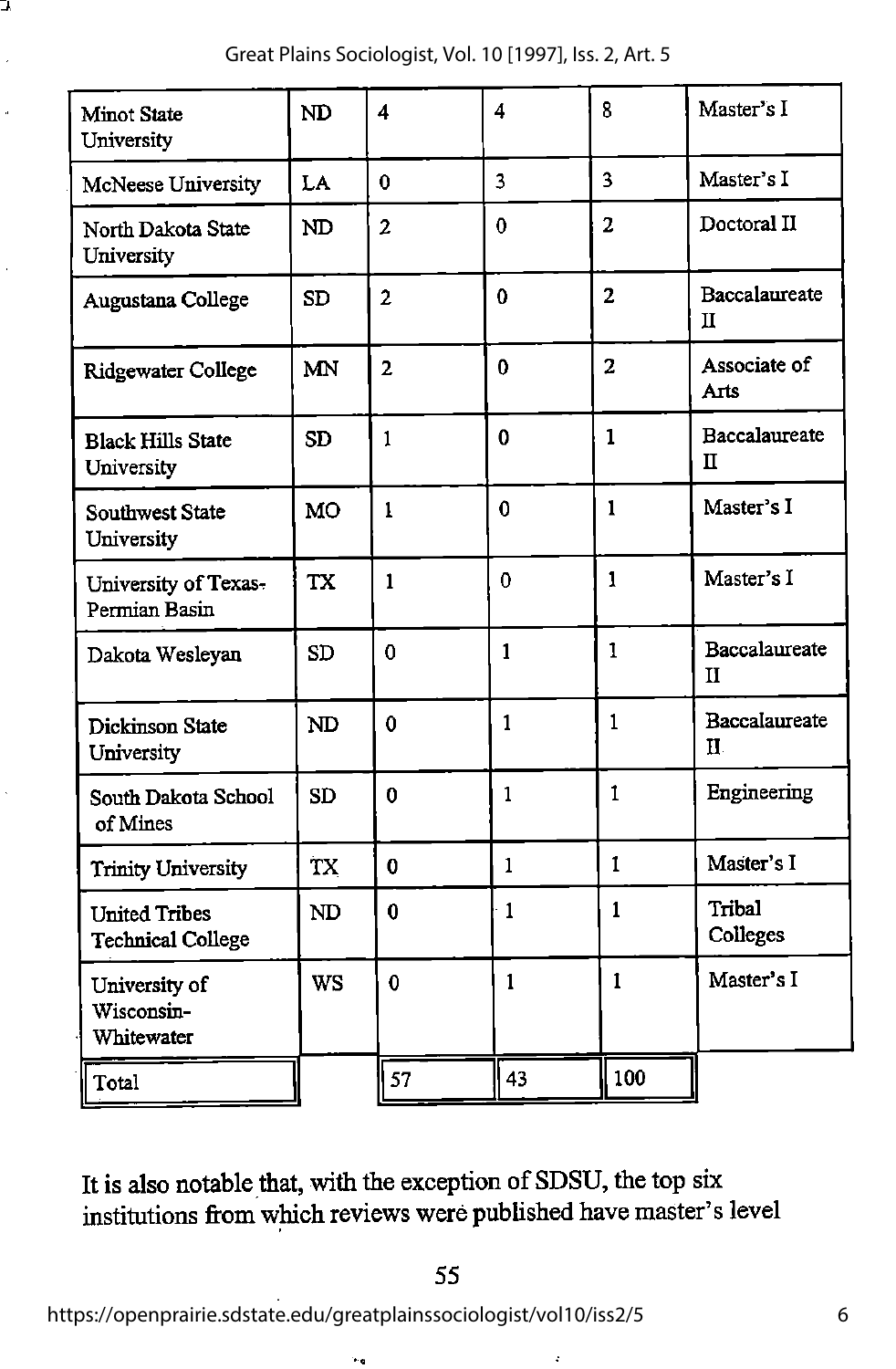programs; those at institutions that offer baccalaureate, associate, tribal, or engineering degrees rarely published book reviews. It seems likely that this disparity is related to greater pressures on faculty to "publish or perish." The pressure is greatest for those whose departments offer graduate degrees, and it is less pronounced in undergraduate institutions where the emphasis is on teaching over research and publication

#### Gender of Author and Institution

Women are somewhat more likely than their male colleagues to publish book reviews in TGPS. Fifty-seven percent  $(N=57)$  of the first authors of book reviews are women<sup>5</sup> and 43 (N=43) percent are men. While there was a more balanced gender split under Dr. Thompson's editorship (49% by women and 51% by men) than under Dr. Langham's (63% women and 37% men), the reviews are skewed toward the inclusion of reviews by women overall. Table 1 shows that the preponderance of reviews by women came from SDSU and UND which published 33 percent (N=19) and 26 percent (N=15) reviews respectively. No other institution accumulated more than 5 reviews from women (Our Lady of the Lake and Northern State University) during this seven year period. Forty-two percent of the reviews published by men came from the University of South Dakota (21%,  $N=10$ ) and from SDSU (21%,  $N=9$ ). This is contrary to the findings of Ender and Huang (forthcoming). While we found low participation in the publication of book reviews by those at undergraduate institutions and high participation of those at master's and doctoral level institutions, they found the opposite pattern for articles.

### Gender and Book Review Topic

As Table 2 shows, rural issues is the primary area of interest

Published by Open PRAIRIE: Open Public Research Access Institutional Repository and Informat

<sup>&</sup>lt;sup>5</sup> There was only one co-authored book review. The first author is a female undergraduate who diinitial book review as part of a class assignment. The second author is the male professor of than who worked with her. We have classified this review as done by a female.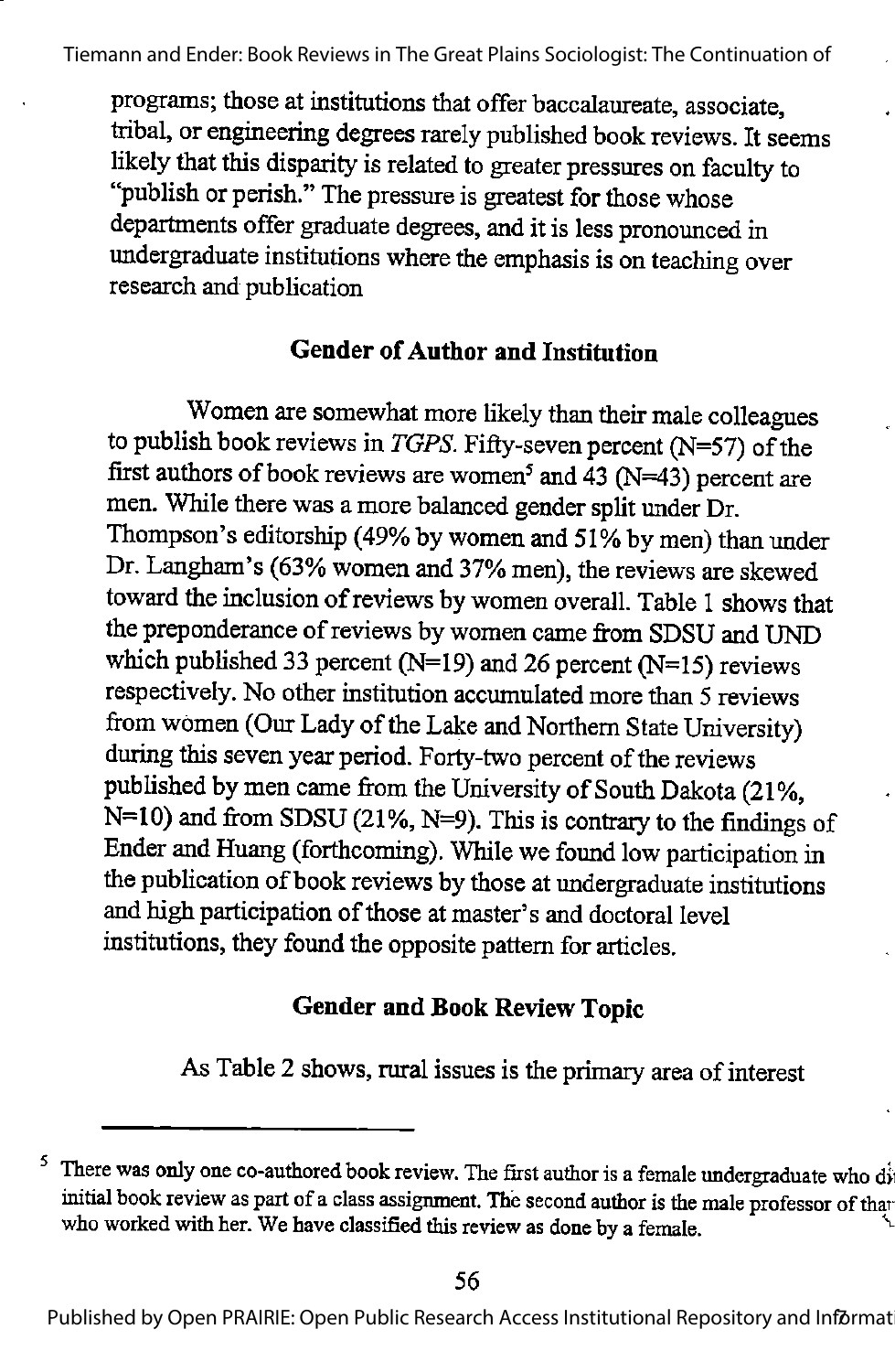#### Great Plains Sociologist, Vol. 10 [1997], Iss. 2, Art. 5

for those who publish book reviews in TGPS. This is consistent with the goal established by Dr. Hatle, the first editor of the journal. Given that the majority of book reviews come from South Dakota State University, a land grant school which has a department of rural sociology, this finding is not unexpected. Ranked in second place is feminist/gender studies with ten reviews. Tied at third are complex organizations and social problems with nine reviews each. In fifth place with eight reviews is culture. These six topics (rural, feminist/gender studies, complex organization, social problems and culture) account for 60 percent ( $N=60$ ) of the published book reviews. The remainder of the ranked topic list appears in Table 2.

| Rank           | Number of Reviews | <b>Topical Area</b>                                  |
|----------------|-------------------|------------------------------------------------------|
| 1              | 16                | Rural                                                |
| $\overline{2}$ | 10                | Feminist/Gender Studies                              |
| 3              | 9<br>9            | <b>Complex Organizations</b><br>Social Problems      |
| 5              | 8<br>8            | Comparative/Historical<br>Culture                    |
| 7              | 6<br>6            | Group Interaction<br>Family                          |
| 9              | 5                 | Methods                                              |
| 10             | 4<br>4            | Health/Medical<br>Policy/Planning                    |
| 12             | 3<br>3<br>٦       | Social Psychology<br>Social Change<br>Social Control |

### Table 2: Rank Order of All Book Review Topics

https://openprairie.sdstate.edu/greatplainssociologist/vol10/iss2/5

u.

 $\ddot{\phantom{0}}$ 

8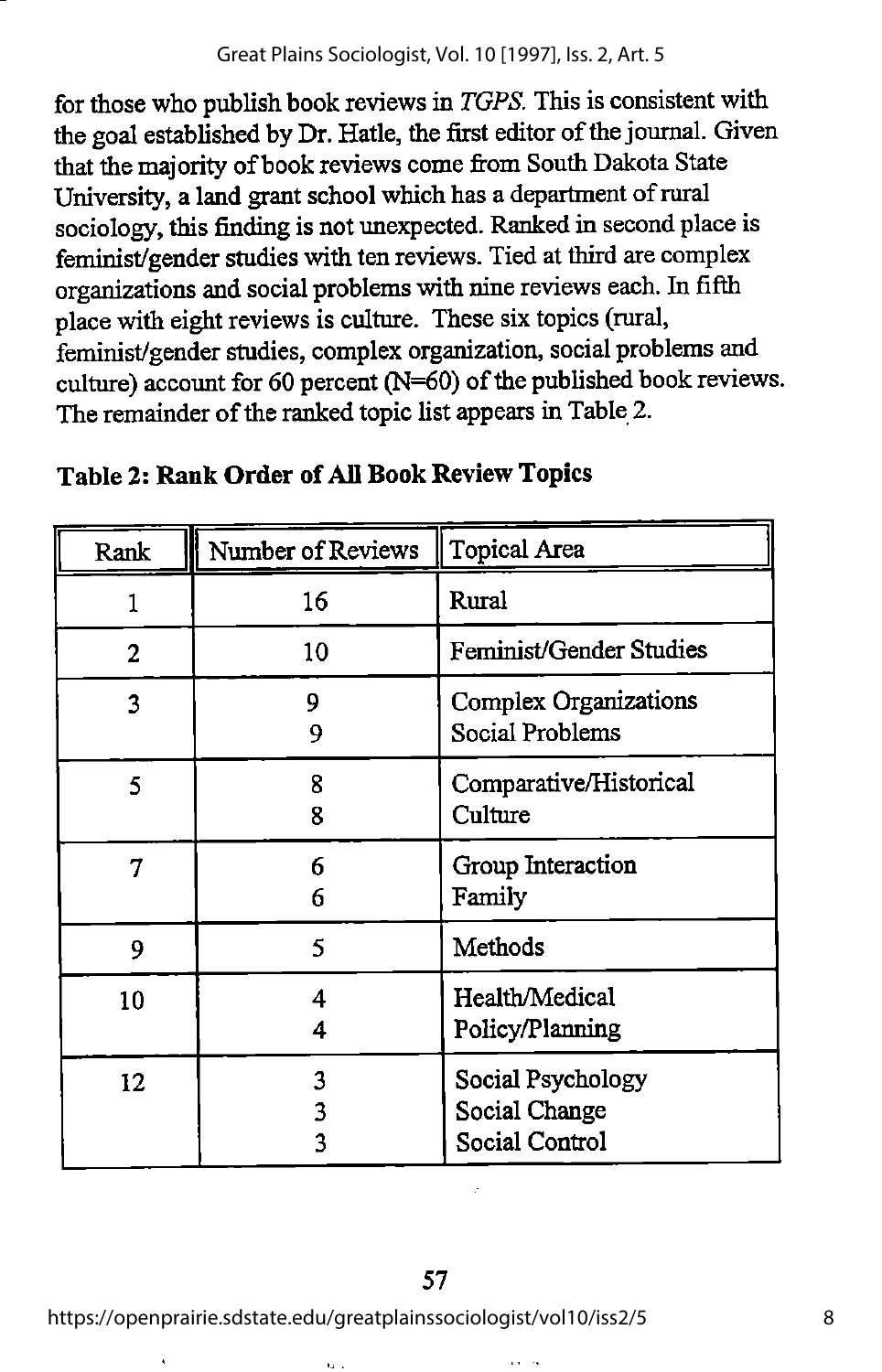| 15 | 2 | Mass Phenomena<br>Stratification<br>Urban<br>Language<br>Sociology of Religion<br>Demography                                   |
|----|---|--------------------------------------------------------------------------------------------------------------------------------|
| 21 |   | Political<br>Sociology of Education<br>Sociology of Science<br>Sociology of Knowledge<br>Community<br>Environmental<br>Poverty |

While the women and men who publish book reviews in TGPS share an interest in rural issues, for women, this interest tied at first place with one in feminist/gender studies (see Table 3). From this point on in the rankings, the diversity and breadth women's and men's academic interests becomes more apparent. Interestingly, these topical areas do not fit neatly along traditional gender lines. For example, nearly eight percent (N=8) of the book reviews by women addressed research methods, but no men reviewed books on this topic. Similarly, men published book reviews on social change (6.3%,  $N=3$ ) and religion  $(2.1\%, N=1)$ , but none of the women did.

#### **Discussion**

The book reviews that appeared in TGPS from 1991-1997, like the articles that were analyzed by Ender and Huang (forthcoming), do reflect the rural flavor of the region. As shown in the previous analysis, the preponderance of book reviews over the last seven years were on rural issues. This topic accounts for 16 percent ( $N=16$ ) of all published book reviews. Moreover, rural topics were the primary review area for both women and men, although it was tied at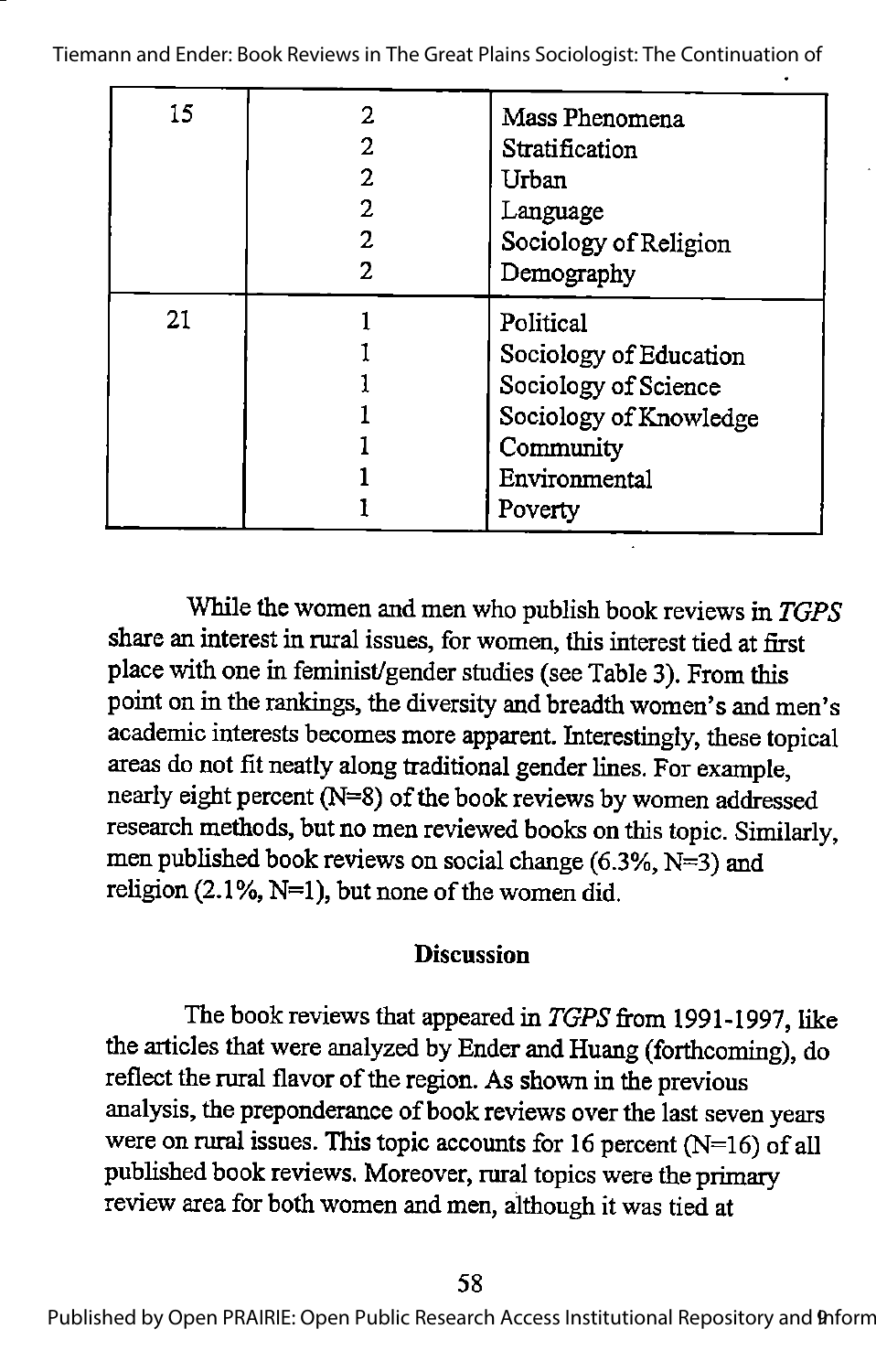# Table 3: Author's Gender and Book Review Topics by Ranking

| Rank         | Female Reviewer Topics                                                              | Percent<br>of<br><b>Articles</b> | Rank           | Male Reviewer Topics                                                                                                                                                                         | Percent<br>of<br><b>Articles</b>                                                 |
|--------------|-------------------------------------------------------------------------------------|----------------------------------|----------------|----------------------------------------------------------------------------------------------------------------------------------------------------------------------------------------------|----------------------------------------------------------------------------------|
| $\mathbf{I}$ | Feminist/Gender Studies<br>Rural                                                    | 15.6%<br>15.6                    | $\mathbf{1}$   | Rural                                                                                                                                                                                        | 12.5%                                                                            |
| 3            | Methods<br>Complex Organizations.<br>Family/Socialization<br>Social Problems        | 7.8<br>7.8<br>7.8<br>7.8         | $\overline{2}$ | Comparative/Historical<br>Group Interaction<br>Culture<br>Complex Organizations<br>Social Problems                                                                                           | 8.3<br>8.3<br>8.3<br>8.3<br>8.3                                                  |
| 7            | Comparative/Historical<br>Culture                                                   | 6.3<br>6.3                       | 7              | Social Change                                                                                                                                                                                | 6.3                                                                              |
| 9            | Health                                                                              | 47                               | 8              | Mass Phenomena<br>Urban<br>Policy                                                                                                                                                            | 4.2<br>4.2<br>4.2                                                                |
| 10           | Social-Psychology<br>Group Interaction<br>Social Control<br>Policy                  | 3.1<br>3.1<br>3.1<br>3.1         | 11             | Social Psychology<br>Stratification<br>Language<br>Education<br>Religion<br>Social Control<br>Soc. of Science<br>Demography<br>Family<br>Sociology of<br>Knowledge<br>Environment<br>Poverty | 2.1<br>2.1<br>2.1<br>2.1<br>2.1<br>2.1<br>2.1<br>2.1<br>2.1<br>2.1<br>2.1<br>2.1 |
| 13           | <b>Political Sociology</b><br>Stratification<br>Language<br>Demography<br>Community | 1.7<br>1.7<br>1.7<br>1.7<br>1.7  |                |                                                                                                                                                                                              |                                                                                  |

first place with feminist/gender studies for women.

It is also clear that the number of reviews, but especially from women at master's and doctoral level institutions, has steadily increased over time. There are numerous explanations for this. It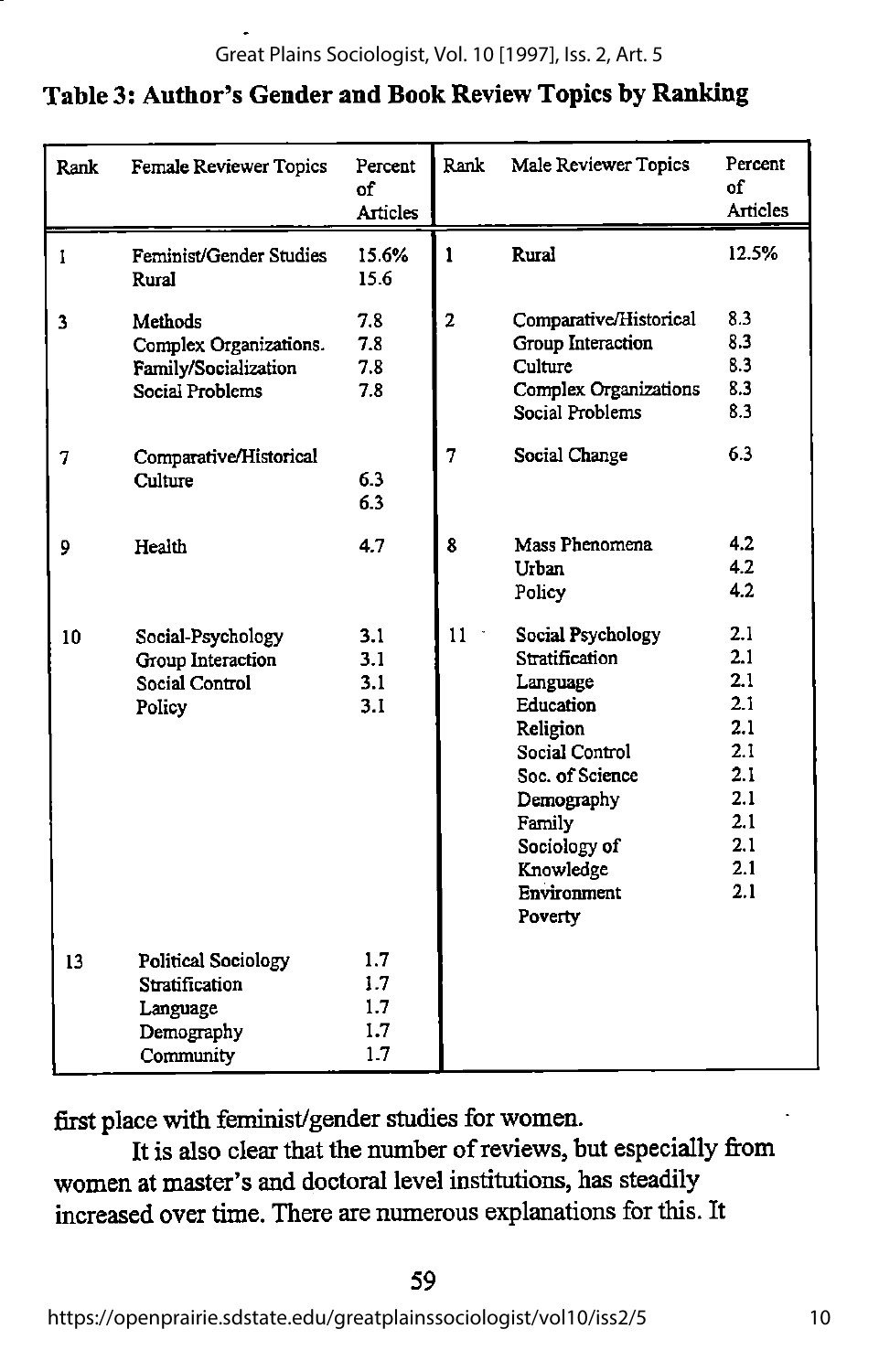could be that more reviews are published because of renewed pressure on faculty to publish or perish. Because of other institutional pressures for their time, reviewers may have decided that it is more time efficient to submit reviews of books that they read anyway for their own professional development or for their classes to get a value added. Similarly, book reviews are often considered quick publications. For junior faculty, they are essential indicators that professional outcomes can be reached. Moreover, book reviews can fill a gap on one's vita while waiting for larger pieces of scholarship to be published. It is also possible that the book review editors have begun to more actively solicit book reviews from regionally based colleagues and that the journal is better known now than in the past. There is some evidence for this explanation as the number of reviews from states outside of the Great Plains region increased under Dr. Langham's editorship.

The disparity between the number of reviews published in TGPS by women and by men when compared to the number of articles published by women and men provides an interesting contrast. Ender and Huang (forthcoming) report that 52 percent (N=24) of the articles in TGPS are single authored. The ratio of single-gender articles for women and men is 1:5 with four authored bywomen and 20 by men. This ratio increases to 1:12 for same gender co-authorship with one article by women and 12 by men; however, a slightly different picture emerges in the book review section. Here the ratio between reviews that are single or first authored by women and men is 1.3:1.

The difference between the number of reviews published in TGPS by women and by men is more difficult to explain. It could be that women have more noninstitutional roles that infringe upon the time available for their professional work. That is, the "second shift" (Hochschild, 1989) may make itmore difficult for women to produce other academic products. It could also be that these women publish more book reviews than men because women are more likely to be junior scholars. Other researchers have noted major factors that impede women's publishing success include that women tend to be affiliated with college positions rather than academic and university ones (Huber, 1984; Welch and Lewis, 1980), that they are excluded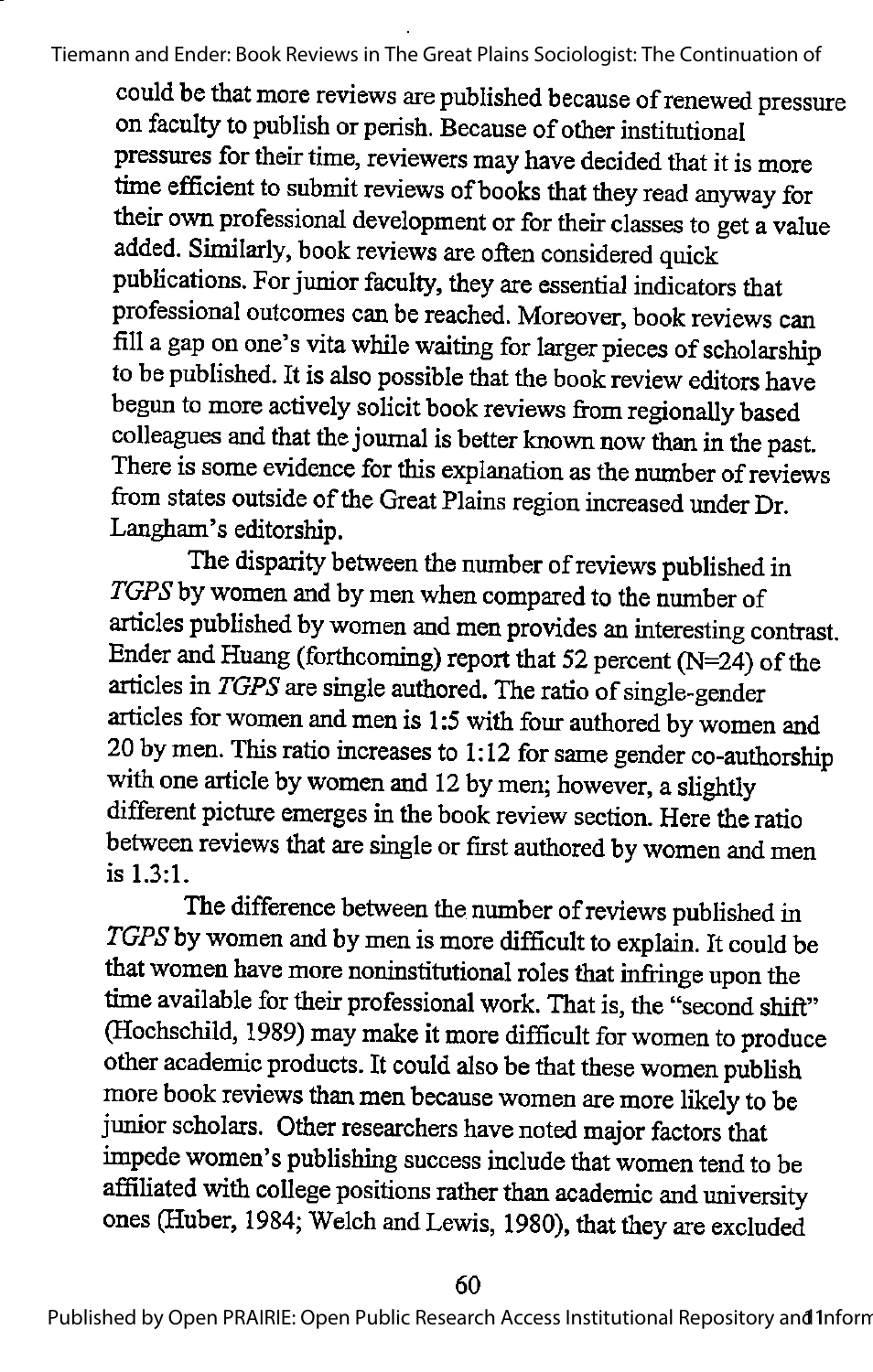from full collegial relationships for collaborative research (Reskin, 1978), and that they focus on qualitative and gender-specific studies which usually receive low priority from elite journals that favor quantitative research (Grant, Ward and Rong, 1987; Schiebinger, 1987; Ward and Grant, 1985).

It is also possible that women are less experiencedin the field and have fewer editorial connections than men (Mc Namee, Willis and Rotcheford, 1990) so they publish fewer articles. The number of book reviews that appear in TGPS, but especially book reviews from women at two- and four-year colleges, could, therefore, be due to the efforts by the book review editor to encourage those who do not regularly publish to submit a book review. We do have some evidence to support this explanation as the number of book reviews from outside the Great Plains has increased under the editorship of Dr. Langham.

The increase in the number of book reviews published in TGPS, but especially in the number of reviews by women, suggests two things. First, it seems clear that  $TGPS$  is active in the transformation of our ideas about what "rural issues" are and who "does" rural sociology. Second, through the articles and book reviews that are published, the journal maintains and supports the sociology of the Great Plains (Ender and Huang, forthcoming). Moreover, the strong emphasis on rural concerns seems healthy for a journal dedicated to the sociology of the Great Plains. TGPS clearly occupies a unique niche in the region and in the discipline and should continue on the path down which its editors have taken it.

# References

- Ender, Morten G. and Shihlung Huang. Forthcoming. 'Revisiting Regional Traditions: An Emerging Sociology of the Great Plains." The American Sociologist.
- . 1997. "Maintaining Regional Traditions: Authorship and Article Analysis of The Great Plains Sociologist. Unpublished paper presented at the Great Plains Sociological Association Meetings, Brookings, SD, October, 1997.

Grant, Linda, Kathryn B. Ward, and Xue Lan Rong. 1987. "Is There